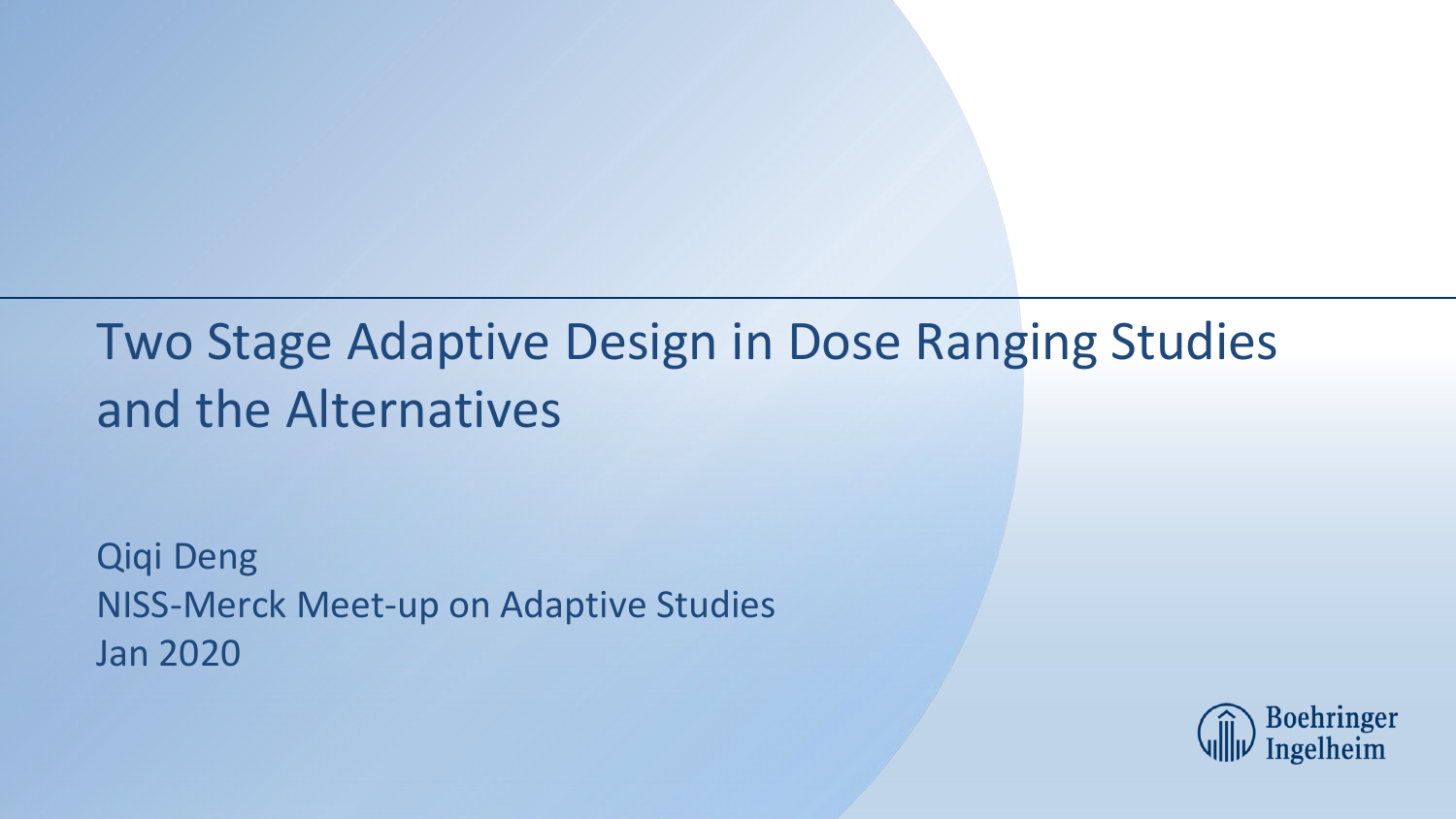### Phase II clinical development for chronic disease

- In clinical development, key objectives for phase II in non-oncology/chronic disease is to prove the concept and establish dose range
- Classical phase II development consist of a small proof of concept (PoC) study and followed by moderately sized dose ranging studies





2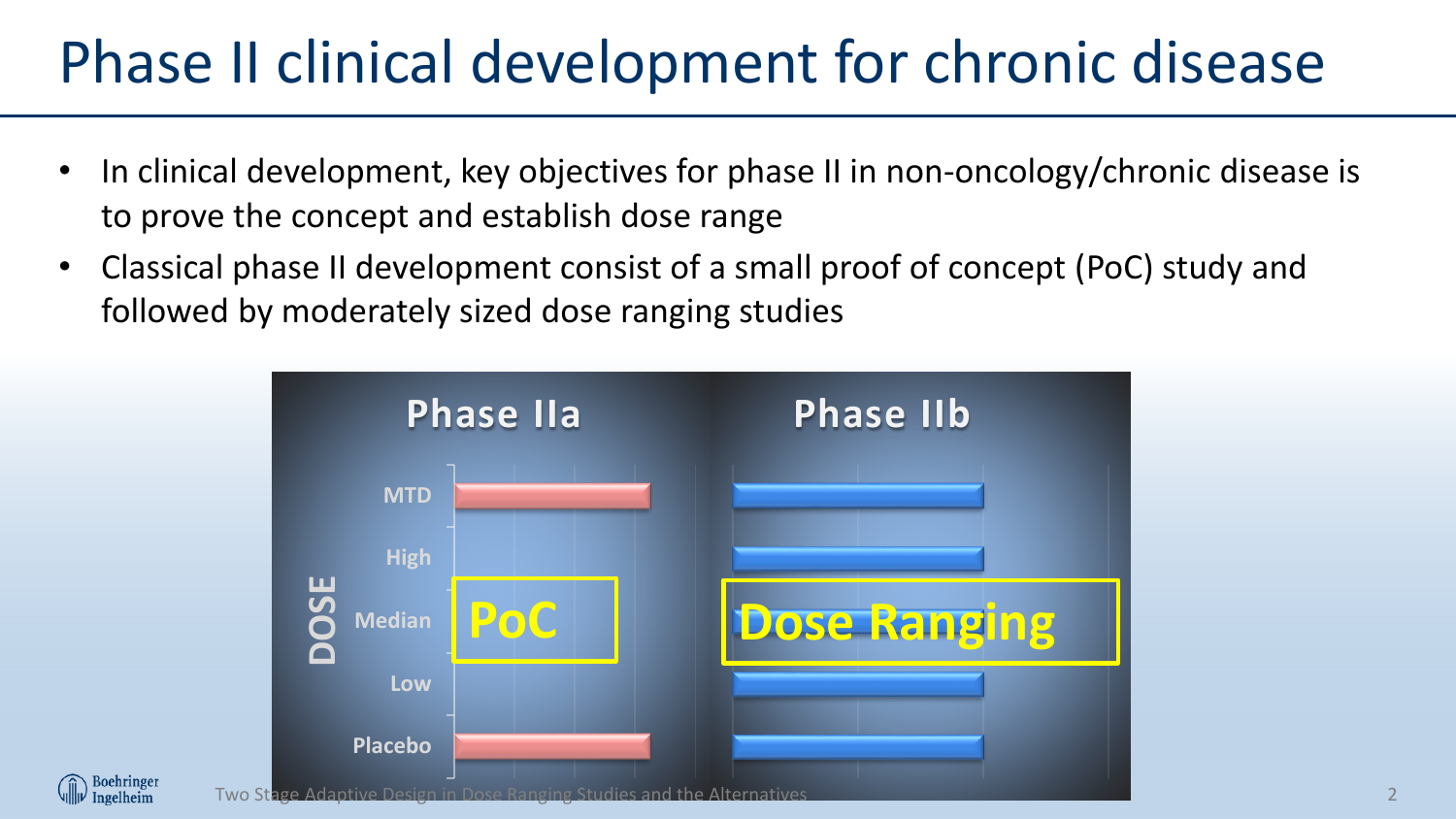# Combined PoC and Dose ranging



- Recent trend in the industry is to combine PoC and dose ranging into one trial
- Advantage: shorten clinical development time, smaller total investment (compare to two separate studies) if the drug works.
- Disadvantage: higher sunken development cost at risk, if the drug doesn't work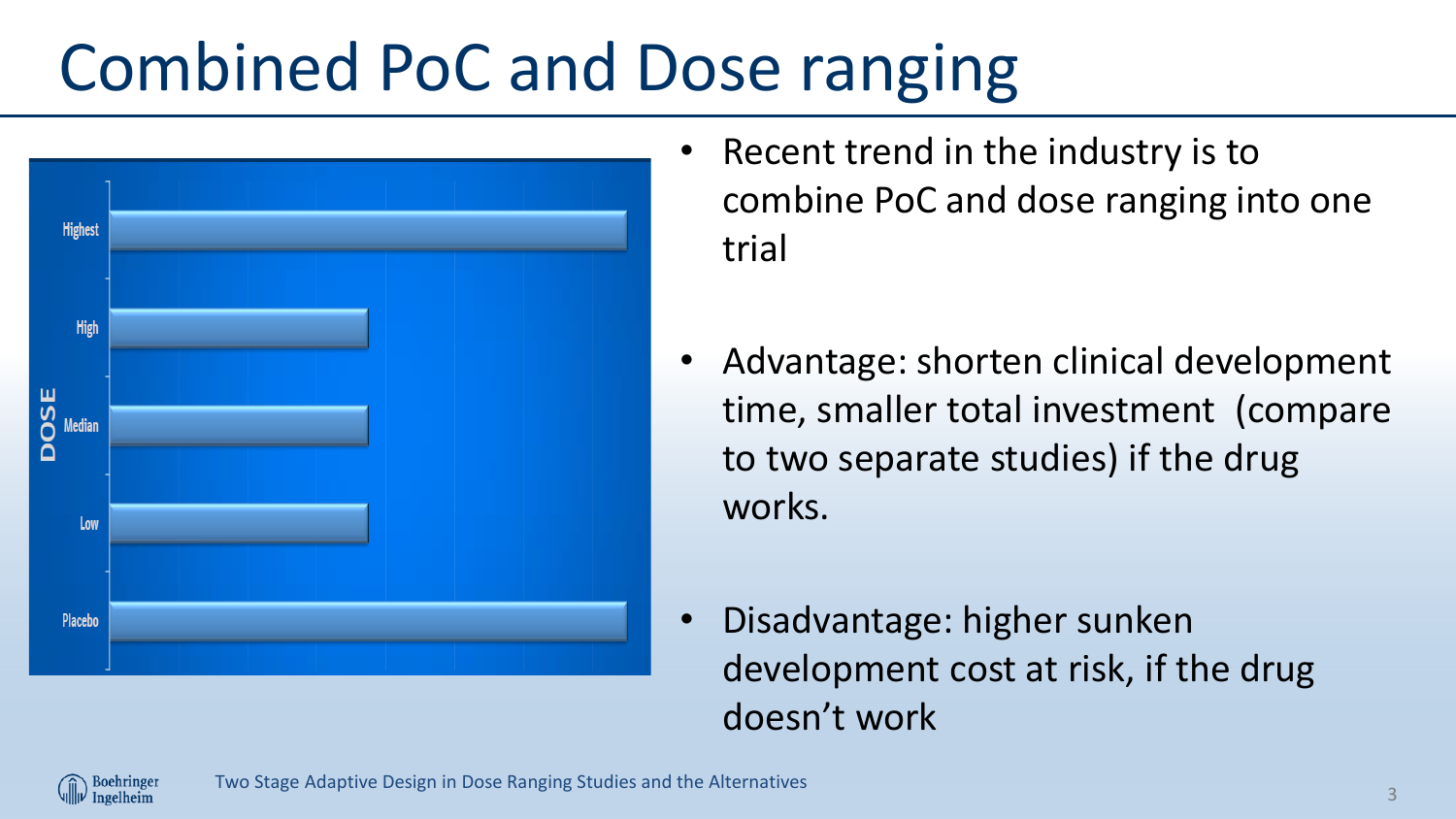# Mitigating risk in combined DR study

- Separate trials
	- Small early signal of efficacy (ESOE) study. Brown et al (2012)
- Two stage Adaptive design
	- E.g. Futility analysis

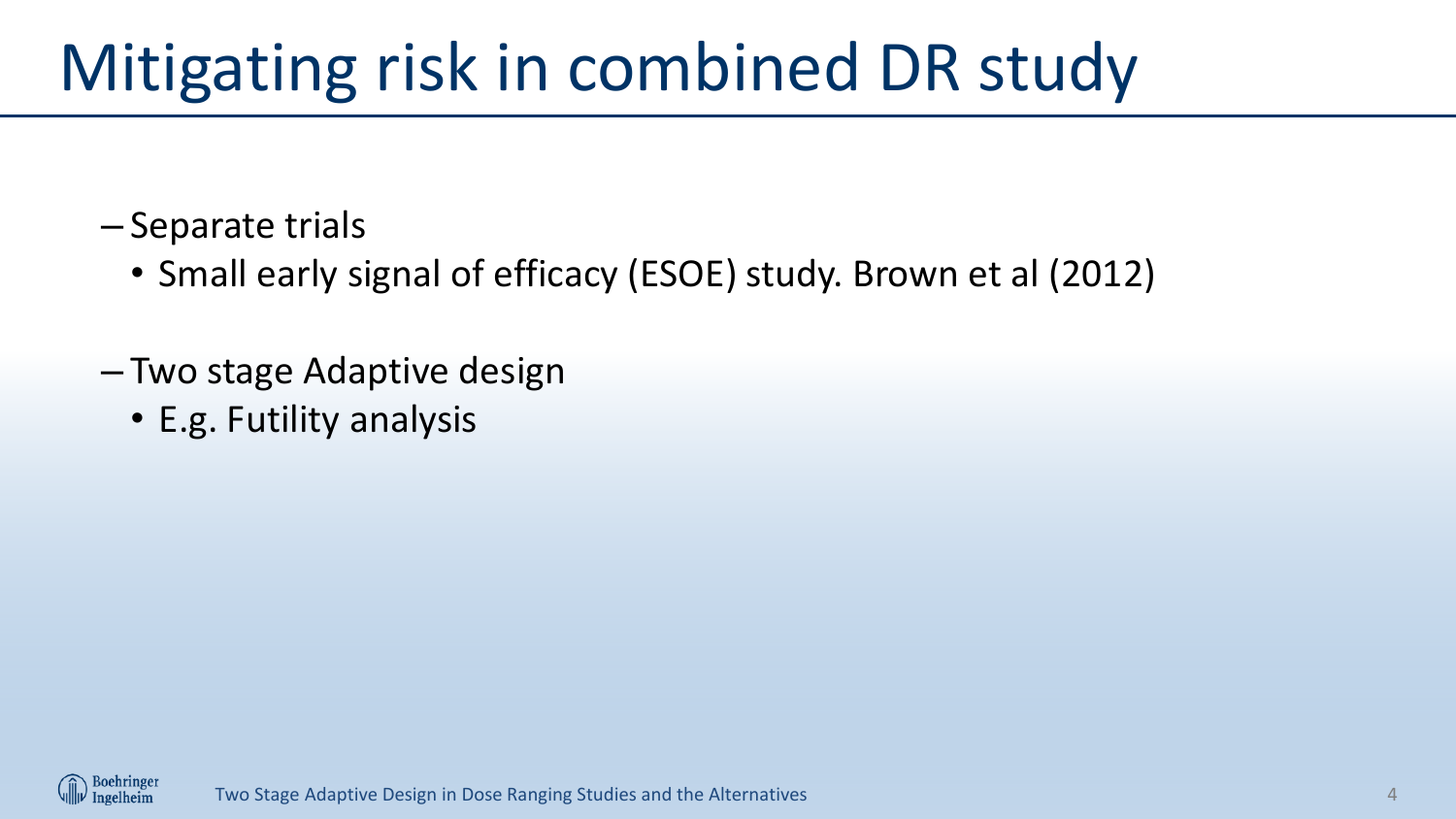#### Hypothetical Phase II Trial for comparison

- Continuous endpoint
- 4 active doses, 0.125, 0.25, 0.5, 1.0
- Assumptions for sample size evaluation:
	- Standard deviation  $= 1$
	- Effect size  $=$  -.333
	- Type I error:  $\alpha = .05$ , one-sided
	- Power:  $1 \beta = 1 .10 = .90$
	- Five candidate set models (linear, 2 emax, exponential, logistic)
- **Statistical Methodology for Proof-of-Concept**
- Highest dose against placebo
- Multiple Comparison Procedure Modeling (MCPMod)
- Match overall allocation ratio as  $(2, 1, 1, 1, 2)$  for a fair comparison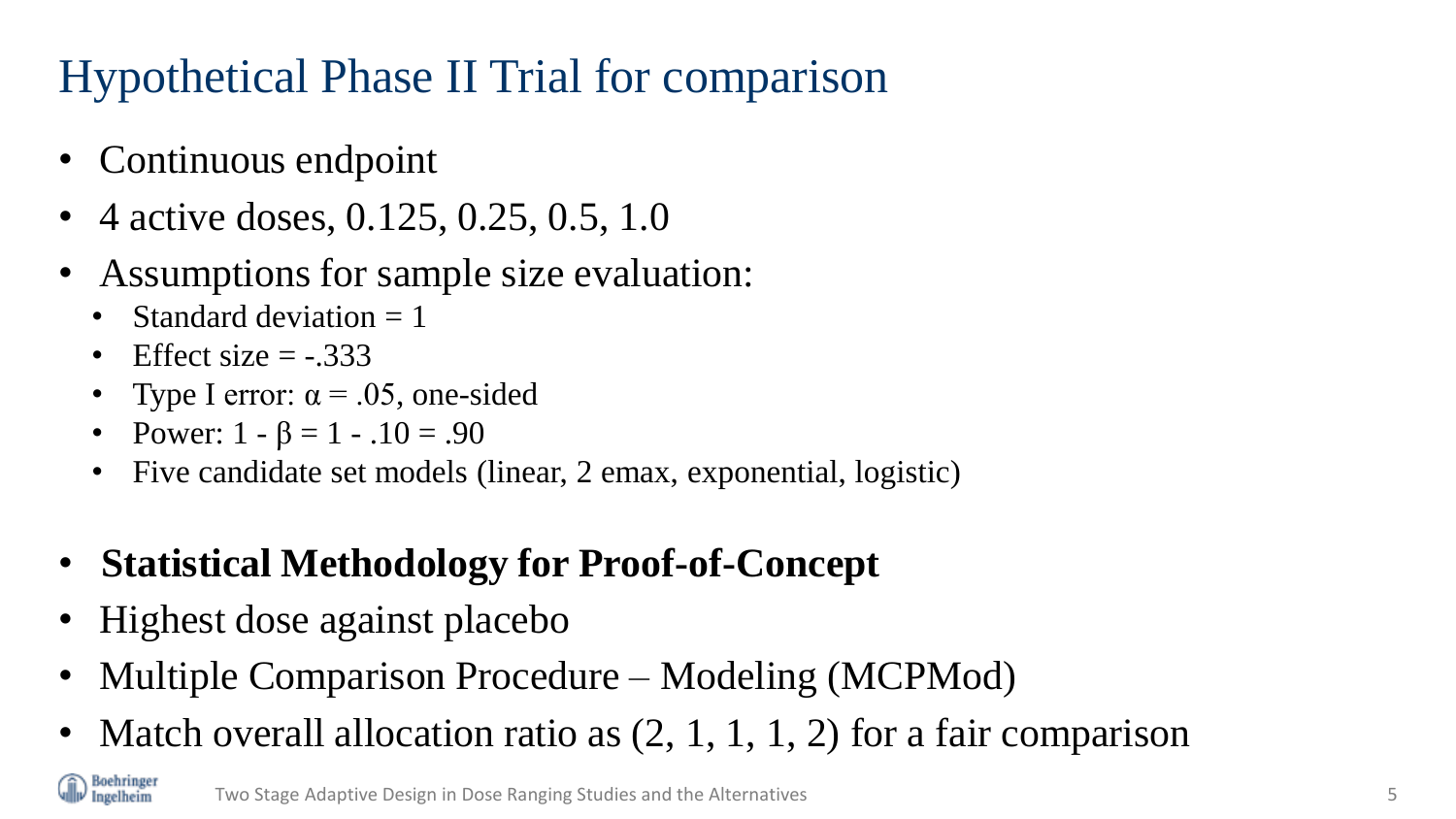### Option 1 – Two trials



 $\alpha = \alpha_1 \times \alpha_2 = .4 \times .125 = .05$  $1 - \beta = (1 - \beta_1) \times (1 - \beta_2) = .95 \times .95 = .9025$ 

Average sample size under null hypothesis:  $N_0 = 65 \times 2 + .4 \times 522 = 338.8$ Average sample size under alternative hypothesis:  $N_A = 65 \times 2 + .95 \times 522 = 625.9$ 

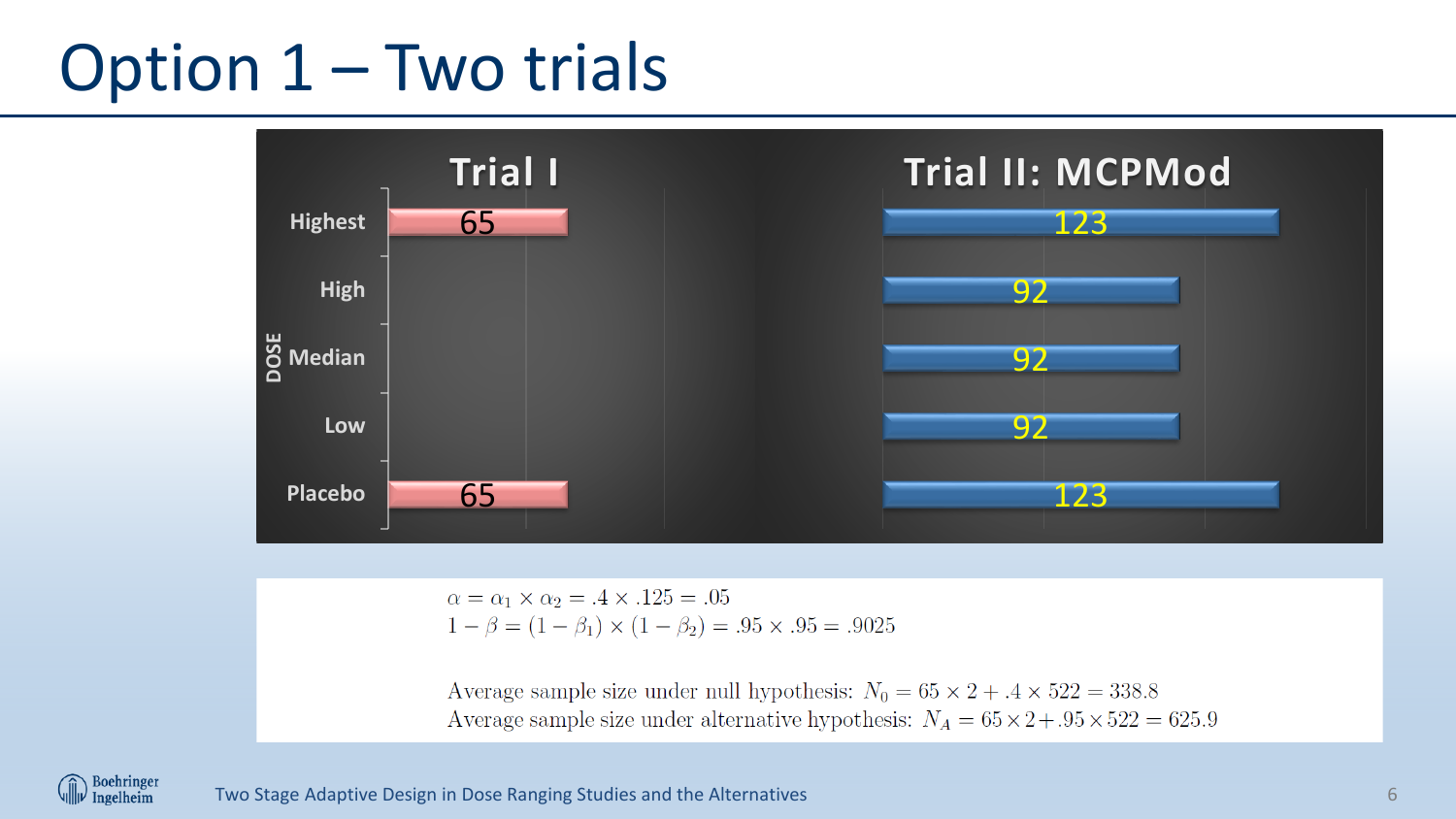#### Option 2 - Futility analysis (MCPMod + futility on left, and step-wise futility/2-stage GS on right)



$$
\alpha = .0506
$$
, with  $\alpha_1 = .4$  and  $\alpha_2 = .06$   
  $1 - \beta = .905$ , with  $1 - \beta_1 = .95$ 

• Interim decision is Go/NGo, it is more efficient to use one high dose if monotonic assumption can be assumed (Indeed a special case under step-wise design).

Two Stage Adaptive Design in Dose Ranging Studies and the Alternatives 7

Boehringer<br>Ingelheim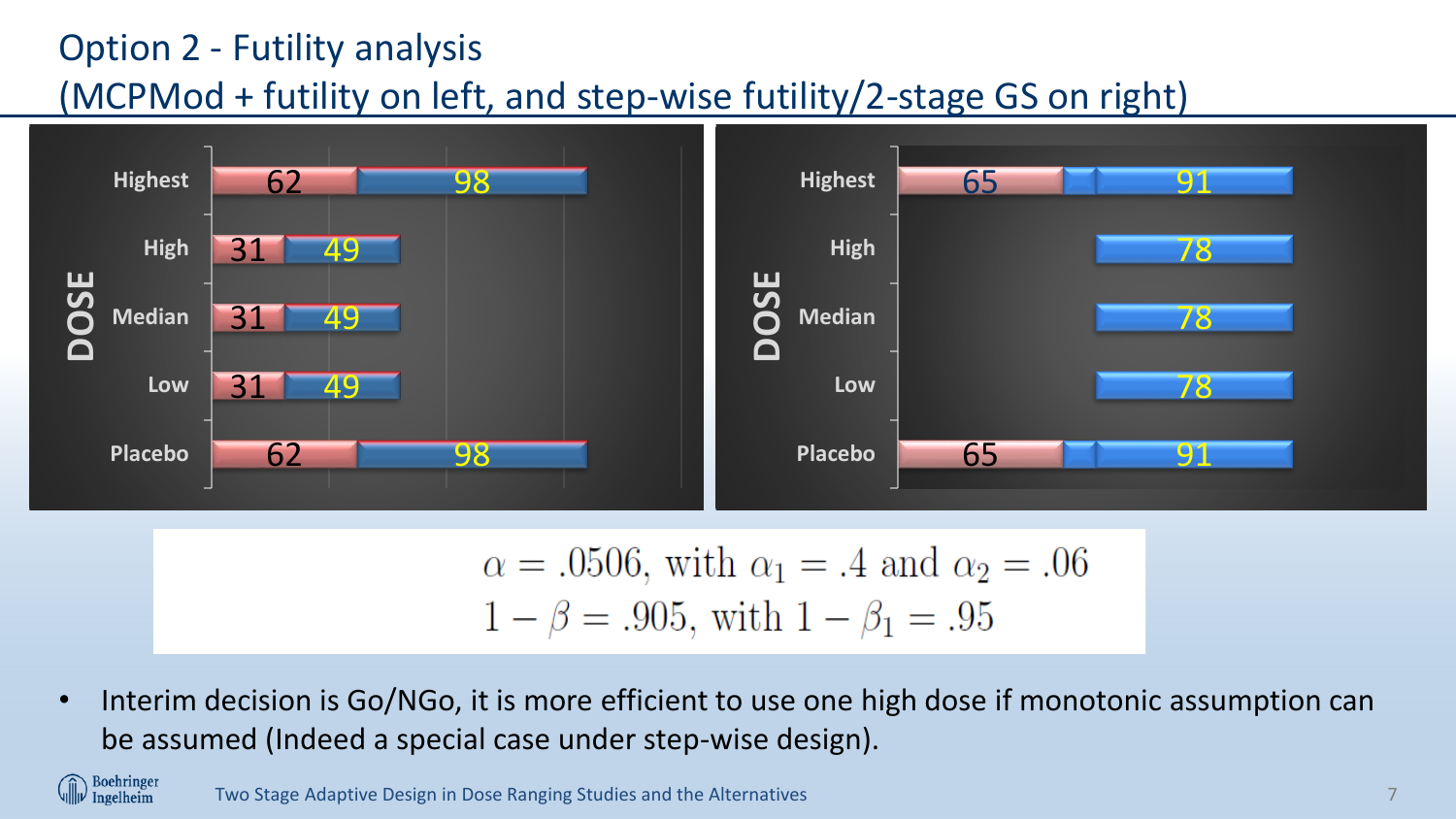#### Summary of Various Designs

|                |       | $\mid$ 2 Trials MCPMod MCPMod + futility | Step-wise MCPMod | Step-wise GS |
|----------------|-------|------------------------------------------|------------------|--------------|
| Type I $0.050$ | 0.050 | 0.050                                    | 0.051            | 0.050        |
| Power $0.903$  | 0.900 | 0.903                                    | 0.901            | 0.900        |

Table 1 Sample Size Summary for Each Design

Table 2 Sample Size Summary for Each Design

| Sample Size     |       |     | 2 Trials MCPMod MCPMod + futility | Step-wise MCPMod | Step-wise GS |
|-----------------|-------|-----|-----------------------------------|------------------|--------------|
| Stage/Trial I   | 130   |     | 217                               | $130\,$          | $130\,$      |
| Stage/Trial II  | 522   |     | 336                               | 416              | 463          |
| Max             | 652   | 490 | 553                               | 546              | 593          |
| Average $(H_0)$ | 338.8 | 490 | 351.8                             | 296.4            | 315.7        |
| Average $(H_a)$ | 625.9 | 490 | 536.1                             | 525.2            | 569.8        |

- MCPMod+futility: Start with multiple doses. The same allocation ratio throughout the trial.
- Step-wise MCPMod: Start with High dose+Pbo. Interim futility analysis by two-sample t test. Final analysis by MCPMod.
- Step-wise GS: Start with High dose+Pbo. Interim and final analysis by two-sample t test.

koehringer ıgelheim

Two Stage Adaptive Design in Dose Ranging Studies and the Alternatives 8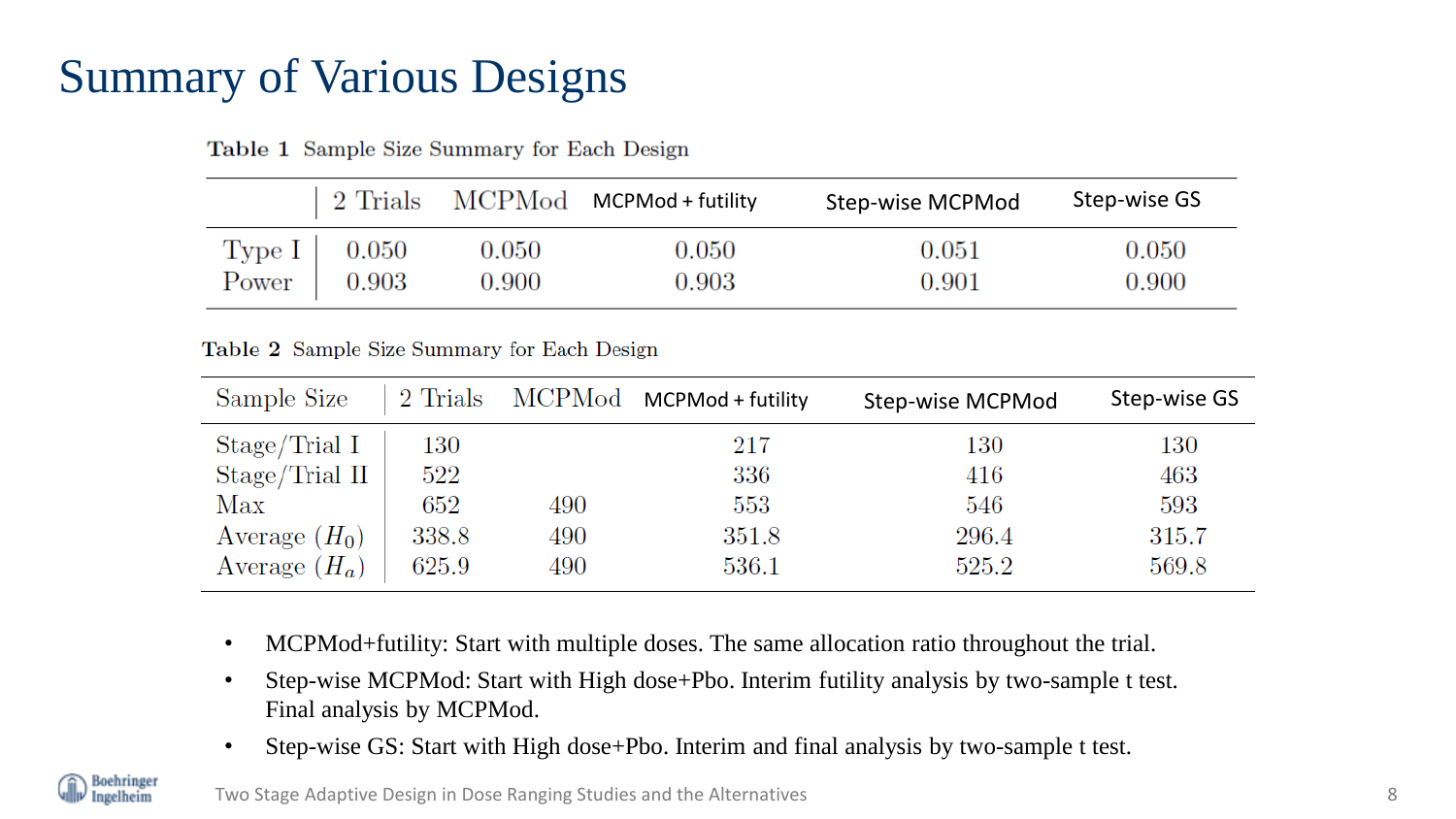# Comparison of Average sample size



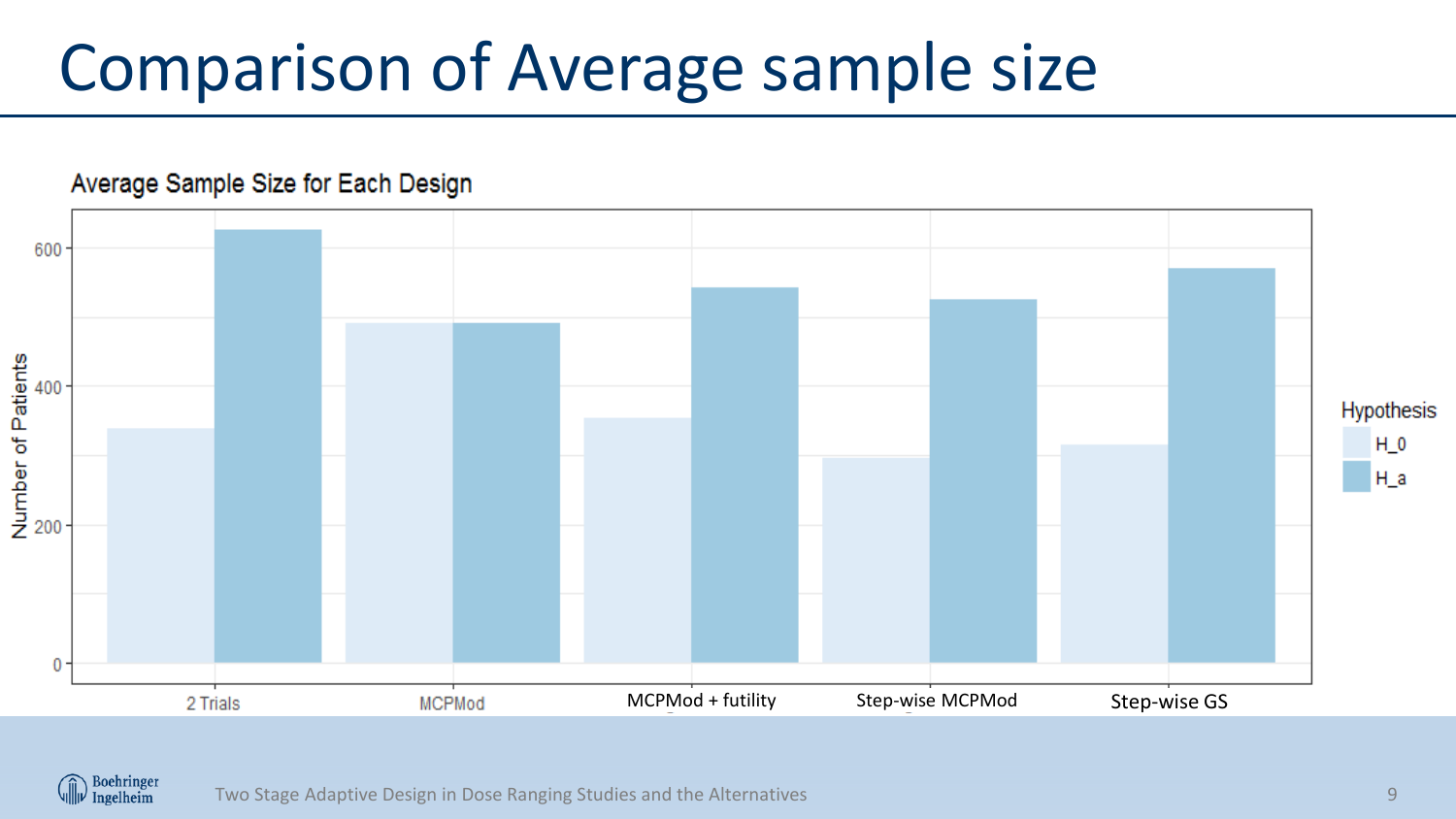## An alternative: A two-stage step-wise design



Boehringer<br>Ingelheim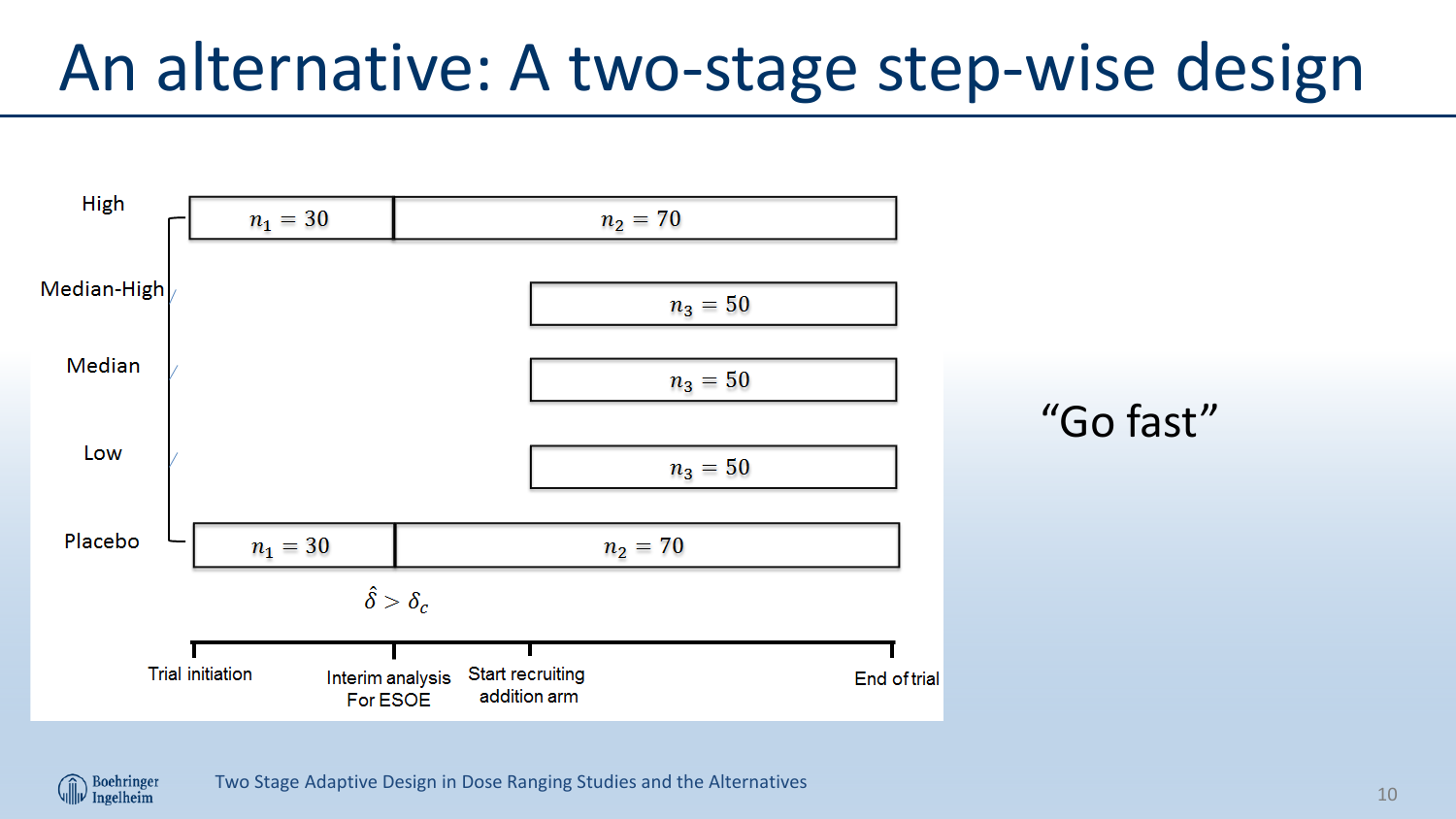## An alternative: A two-stage step-wise design



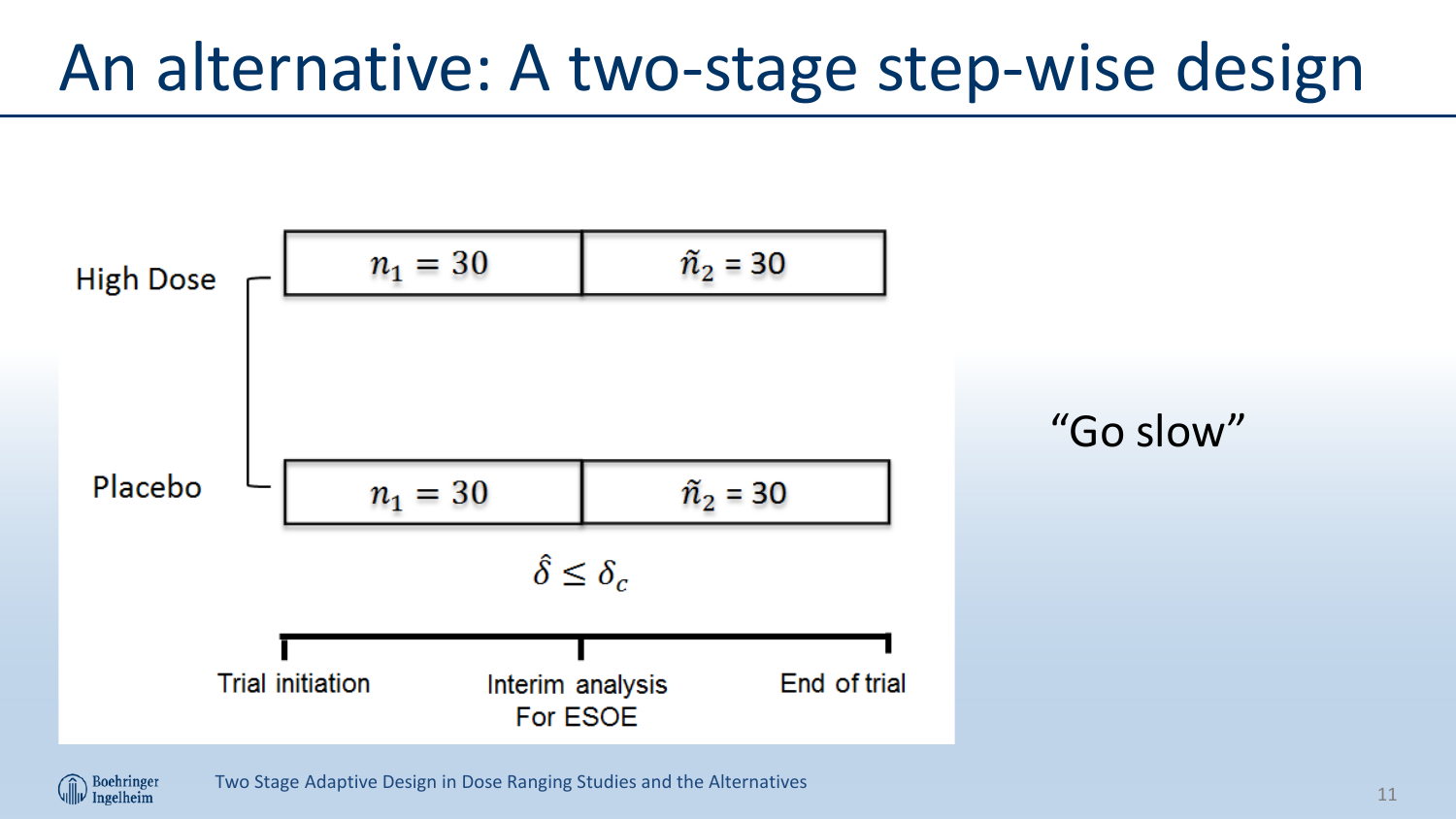## An alternative: A two-stage step-wise design

• Start with a two group PoC: e.g. MTD vs Placebo



Go slow: (Traditional PoC)

- $\delta = 0.4$
- one-sided type I error rate  $\tilde{\alpha}$  = 0.15
- power of 88%
- => 60 subjects each in highest dose and Placebo

Go fast: (Dose ranging study)

- $\cdot \quad \delta = 0.4$
- one-sided type I error rate  $\alpha$  = 0.05
- power of 88%

=> 100 subjects each in highest dose and placebo, 3 additional doses with 50 subjects per dose

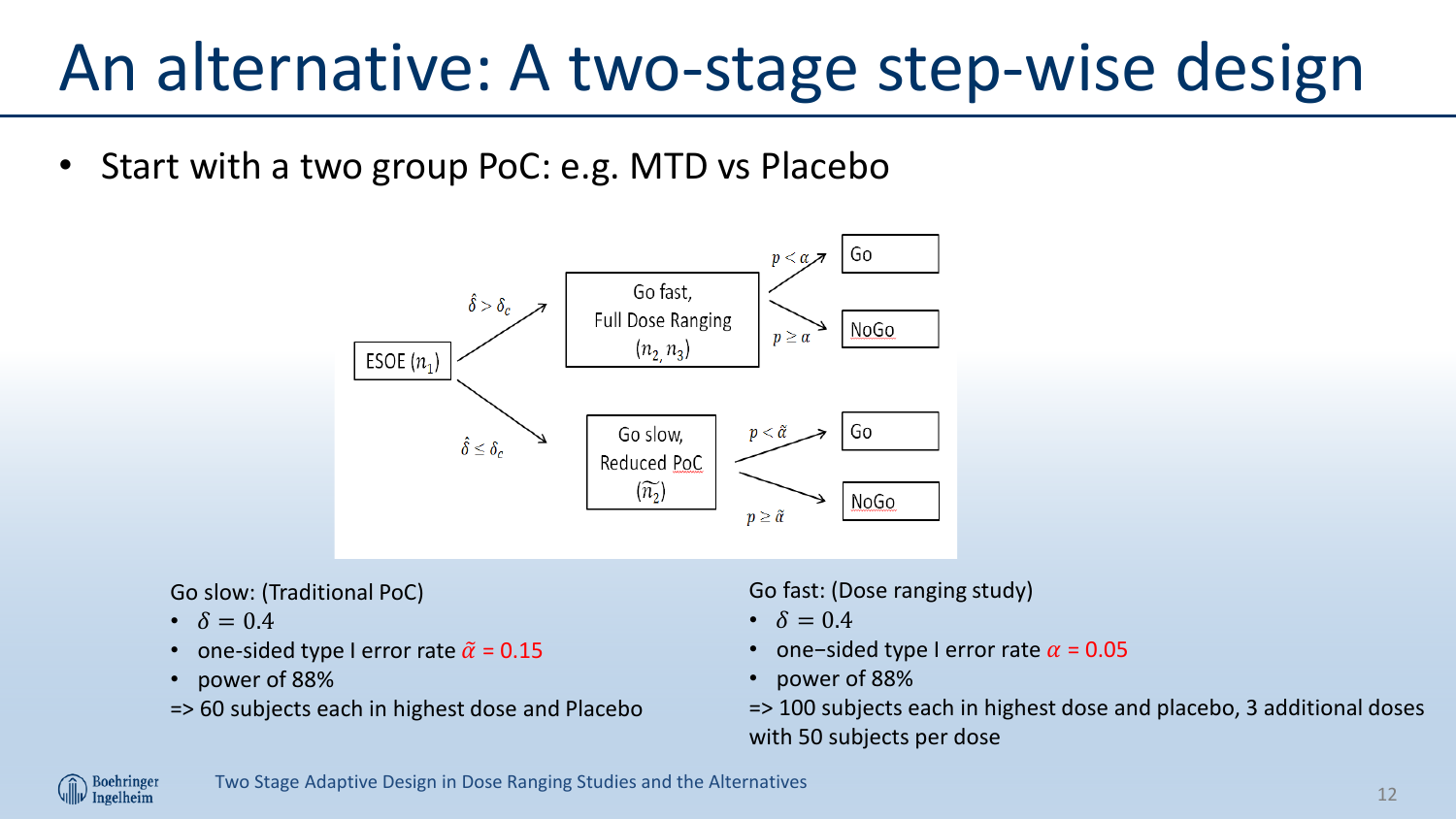# "Alpha protection"

• "Alpha protection"

P(continue development)

 $= P(G$ o fast and succeed) +  $P(G$ o slow and succeed)  $= P(X > c, Z > z_{1-\alpha}) + P(X \leq c, \tilde{Z} > z_{1-\tilde{\alpha}})$  $\langle P(X > c, \tilde{Z} > Z_{1-c}) + P(X \leq c, \tilde{Z} > Z_{1-c}) \rangle$  $\langle P(X > c, \tilde{Z} > z_{1-\tilde{\alpha}}) + P(X \leq c, \tilde{Z} > z_{1-\tilde{\alpha}}) \rangle$  $= P(\tilde{Z} > Z_1, z) = \tilde{\alpha}$ 

- where  $X =$  test statistics for interim analysis ESOE  $Z$  = test statistics for final analysis under "Go fast" path
	- $\tilde{Z}$  = test statistics for final analysis under "Go slow" path

Chen C, Anderson K, Mehrotra DV, Tse A, Rubin EH. A 2-in-1 adaptive Phase 2/3 design for expedited drug development. Contemporary Clinical Trials. 2018 Jan; 64:238-242. doi: 10.1016/j.cct.2017.09.006.

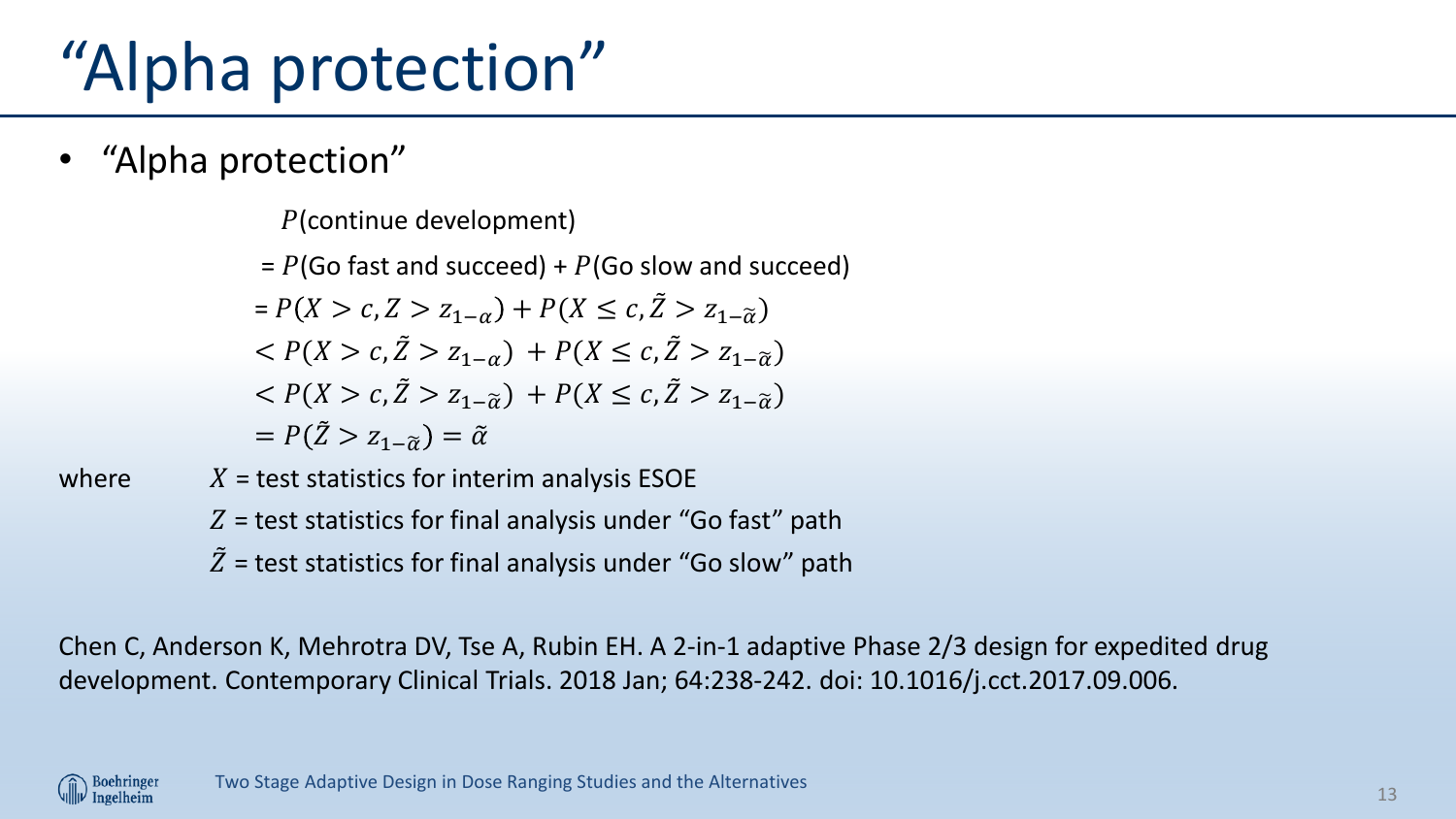#### Numerical results – under alternative hypothesis



- Prob (Continue development) is stable regardless of cut-off.
- Prob (Go slow and success) is the probability to have reversed results. It is not desirable to have reversed results, but it is better than missing a good drug.

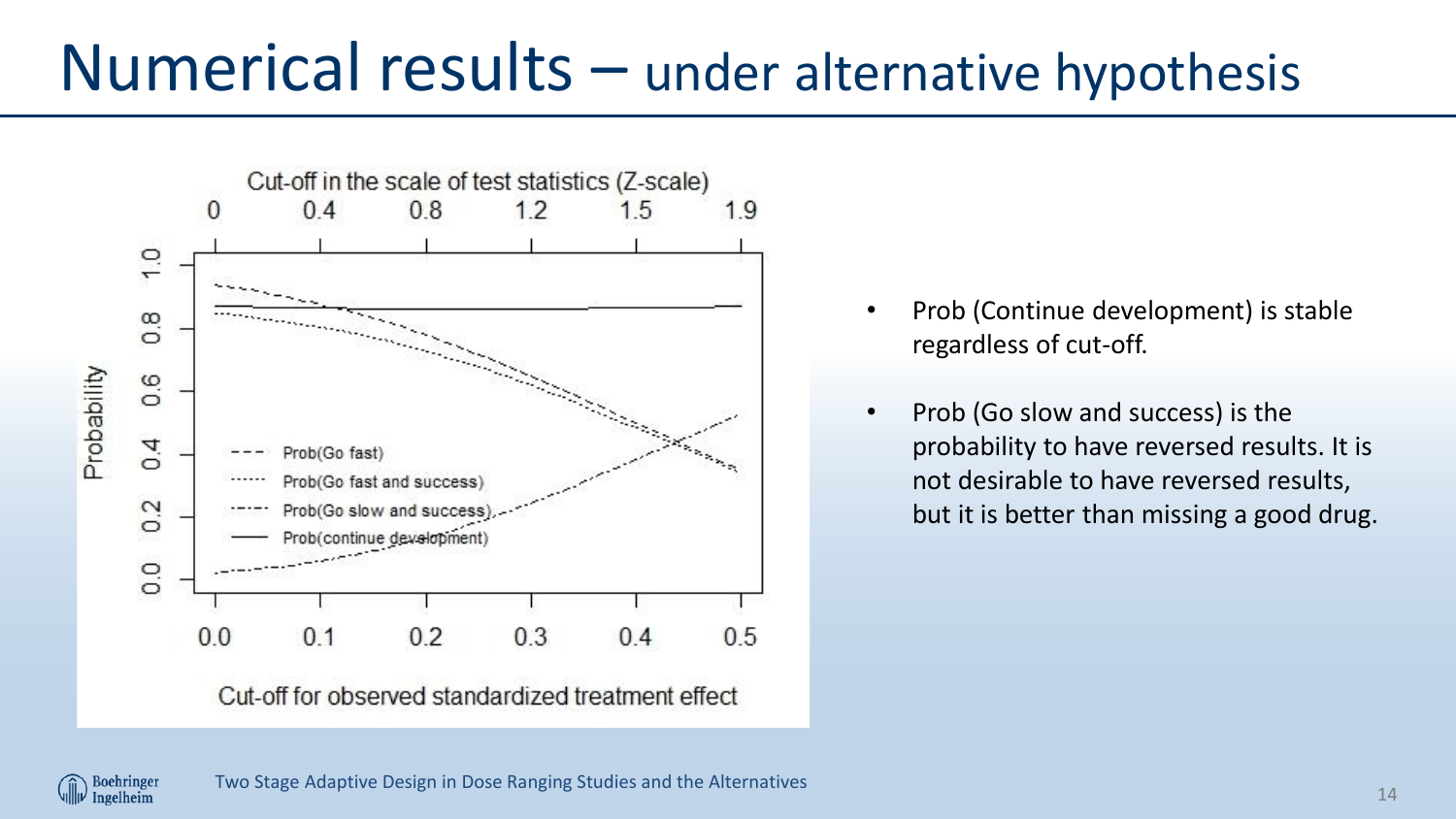### Numerical results – ESS2



Cut-off for observed standardized treatment effect

- Two types of expected sample size –  $ESS_1 = 2n_1 + PF * (2n_2 + kn_3) + (1 - PF) * (2n_2)$ –  $ESS_2 = 2n_1 + PF * (2n_2 + kn_3) + (1 - PF) * (2n_2) +$  $PSS * (2n_1 + 2n_2 + kn_3)$ 
	- Prob(Go fast) -- PF
	- Prob(Go fast and success in the end)
	- Prob(Go slow and success in the end) PSS
	- $k$  is the number of additional dosing groups added in the dose ranging study

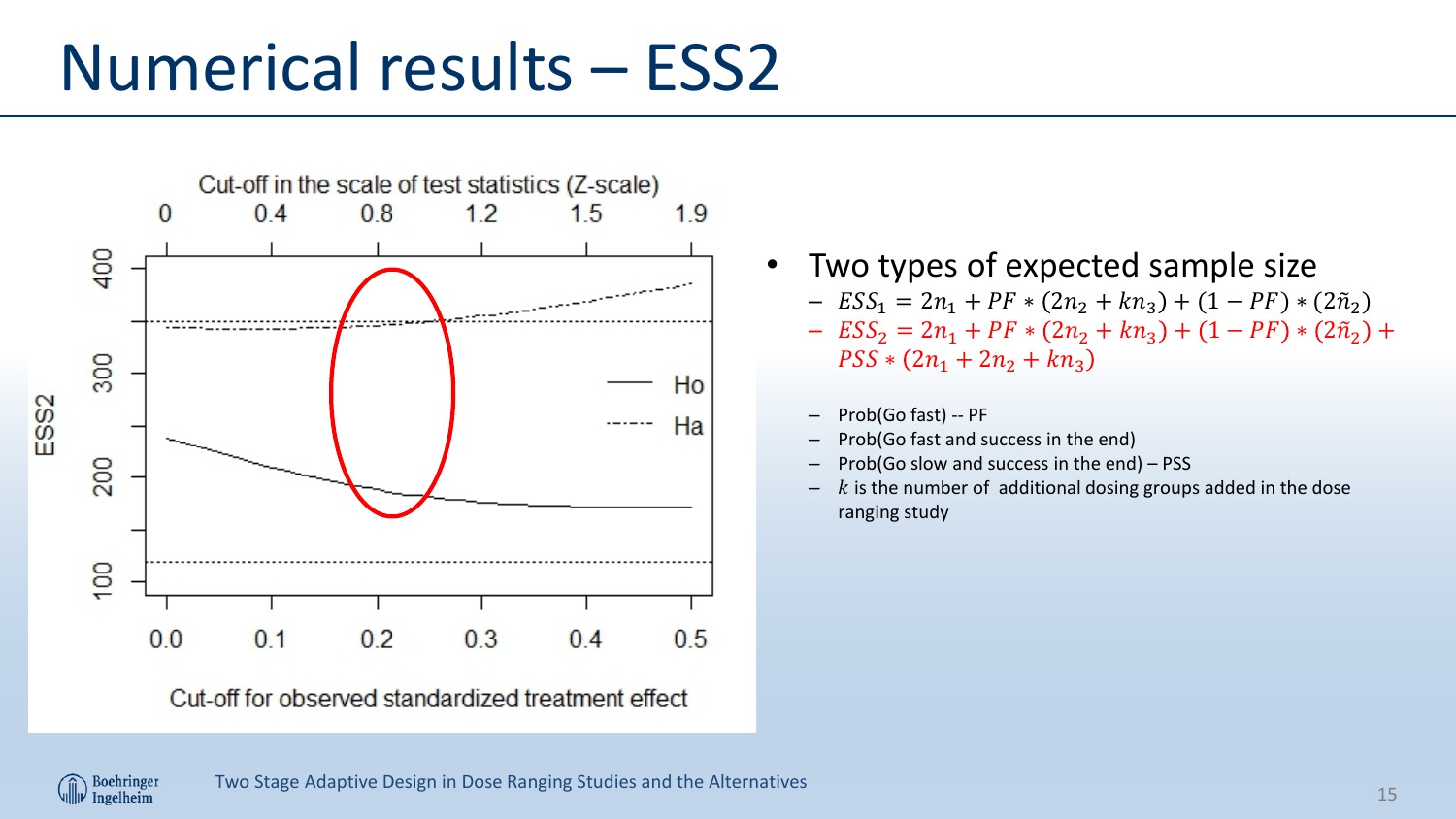## **Discussion**

- Two key factors
	- Start with two groups (High dose and Placebo), and then expand if promising
	- 2-in-1 concept instead of futility analysis
		- Prob(Continue development) is very stable under either pathway
		- can choose a more meaningful interim boundary for decision making
		- Naturally takes care the patient overflow
		- Interim message is different compared to futility analysis
- Extension/variations
	- Final analysis can use MCPMod or two-group comparison.
	- Short term intermediate endpoint for interim analysis
- Two separate trials may have operational flexibility
	- Smaller initial commitment of resources
	- Amount/type of Data to be collect can be different, even different endpoints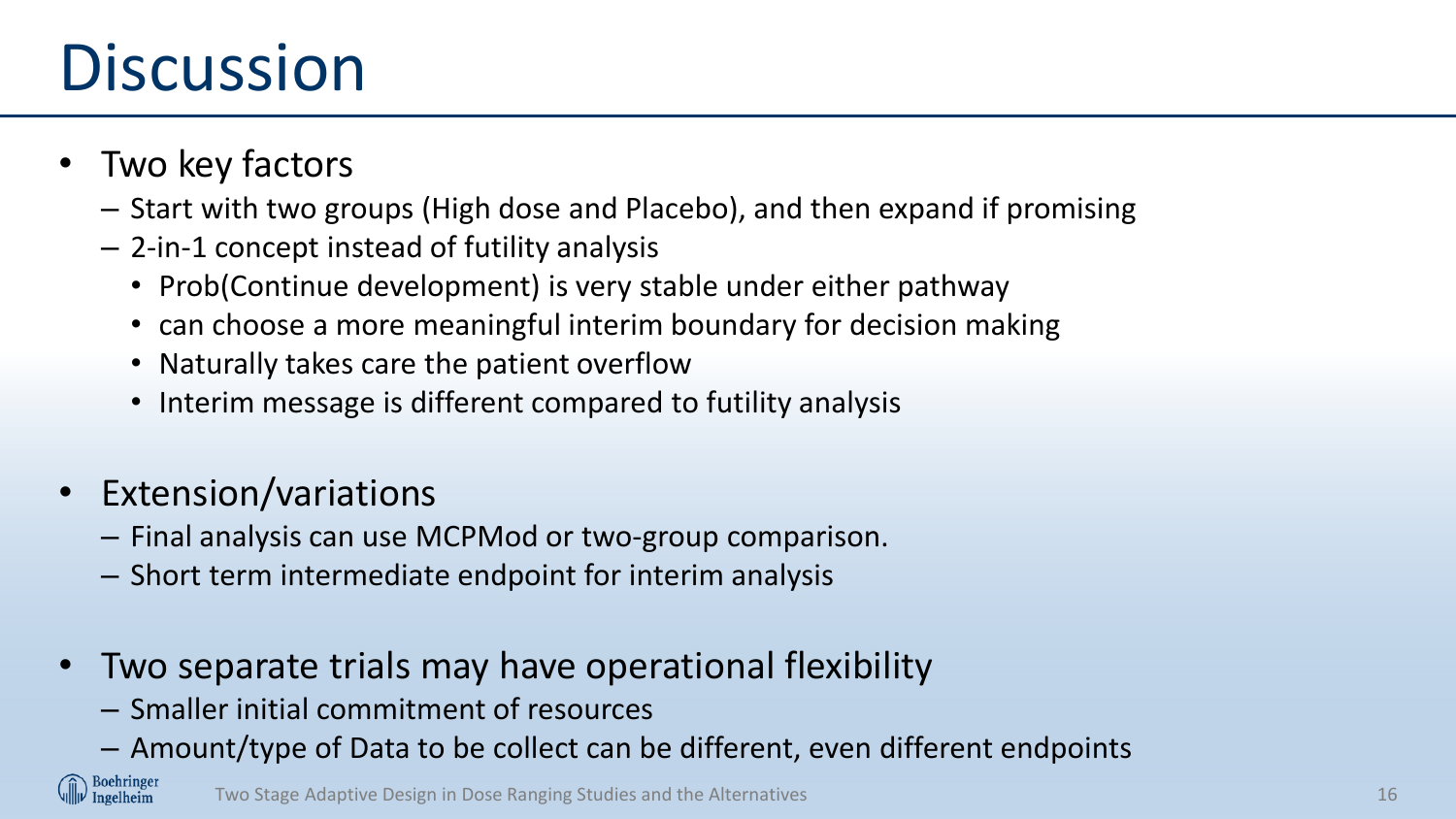## Acknowledgement

Thanks to

- Naitee Ting, Xiaofei Bai (co-authors of the paper)
- Yutao Liu, Columbia University
- Cong Chen, Merck

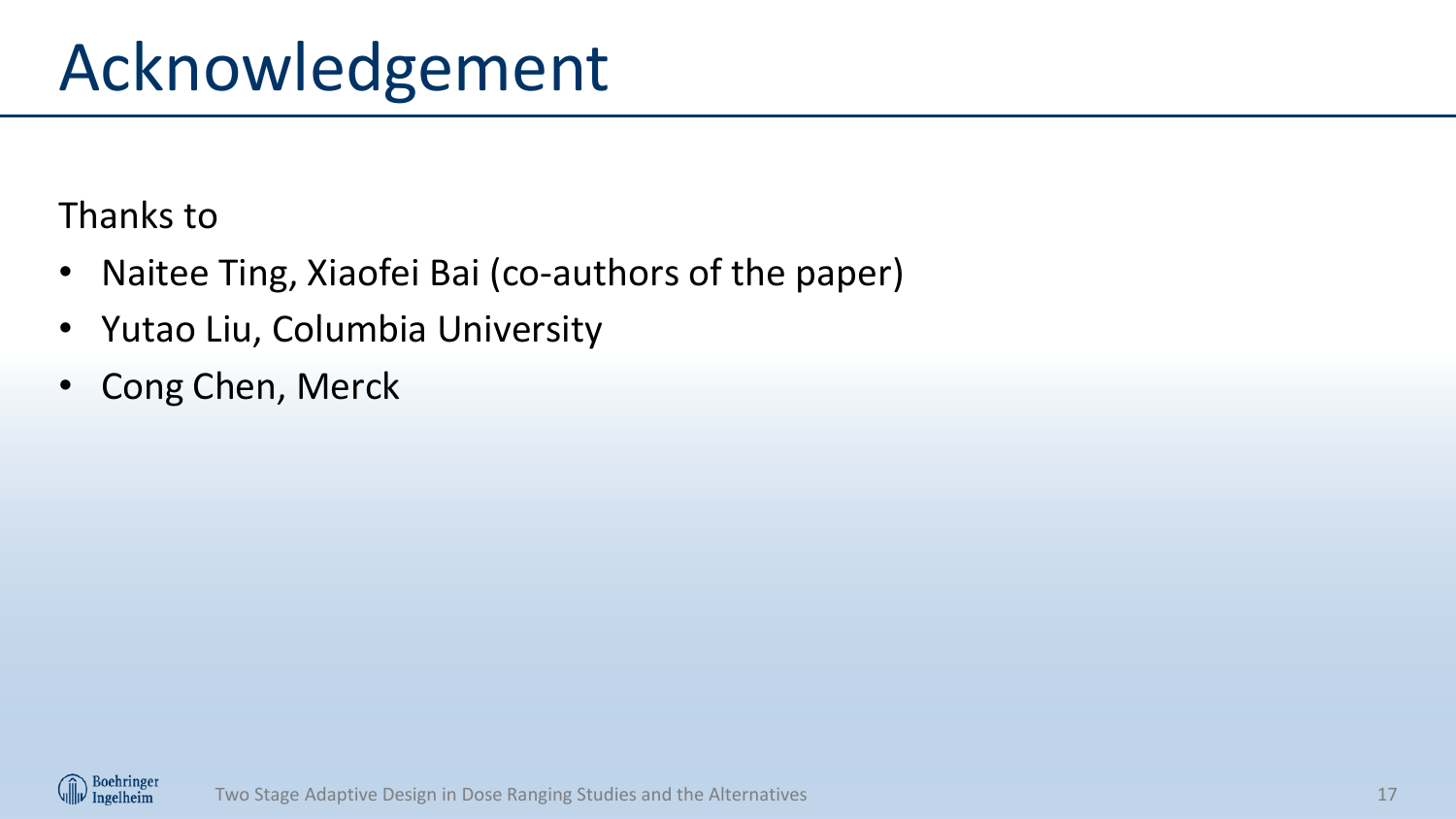## References

- Qiqi Deng, Xiaofei Bai, Naitee Ting. (2018) Dynamic development paths for expanding a proof-of-concept study to explore dose range. *Statistics in Medicine*.1–10.<https://doi.org/10.1002/sim.7840>
- Bretz, F., Pinheiro, J. C., and Branson, M. (2005). Combining multiple comparisons and modeling techniques in dose–response studies. *Biometrics* **61**, 738**–**748.
- Brown MJ, Chuang-Stein C, Kirby S. Designing Studies to Find Early Signals of Efficacy, Journal of Biopharmaceutical Statistics. 2012; 22(6): 1097-1108. DOI: 10.1080/10543406.2011.570466.
- Chen C, Anderson K, Mehrotra DV, Tse A, Rubin EH. A 2-in-1 adaptive Phase 2/3 design for expedited drug development. Accepted by Contemporary Clinical Trials. 2017.